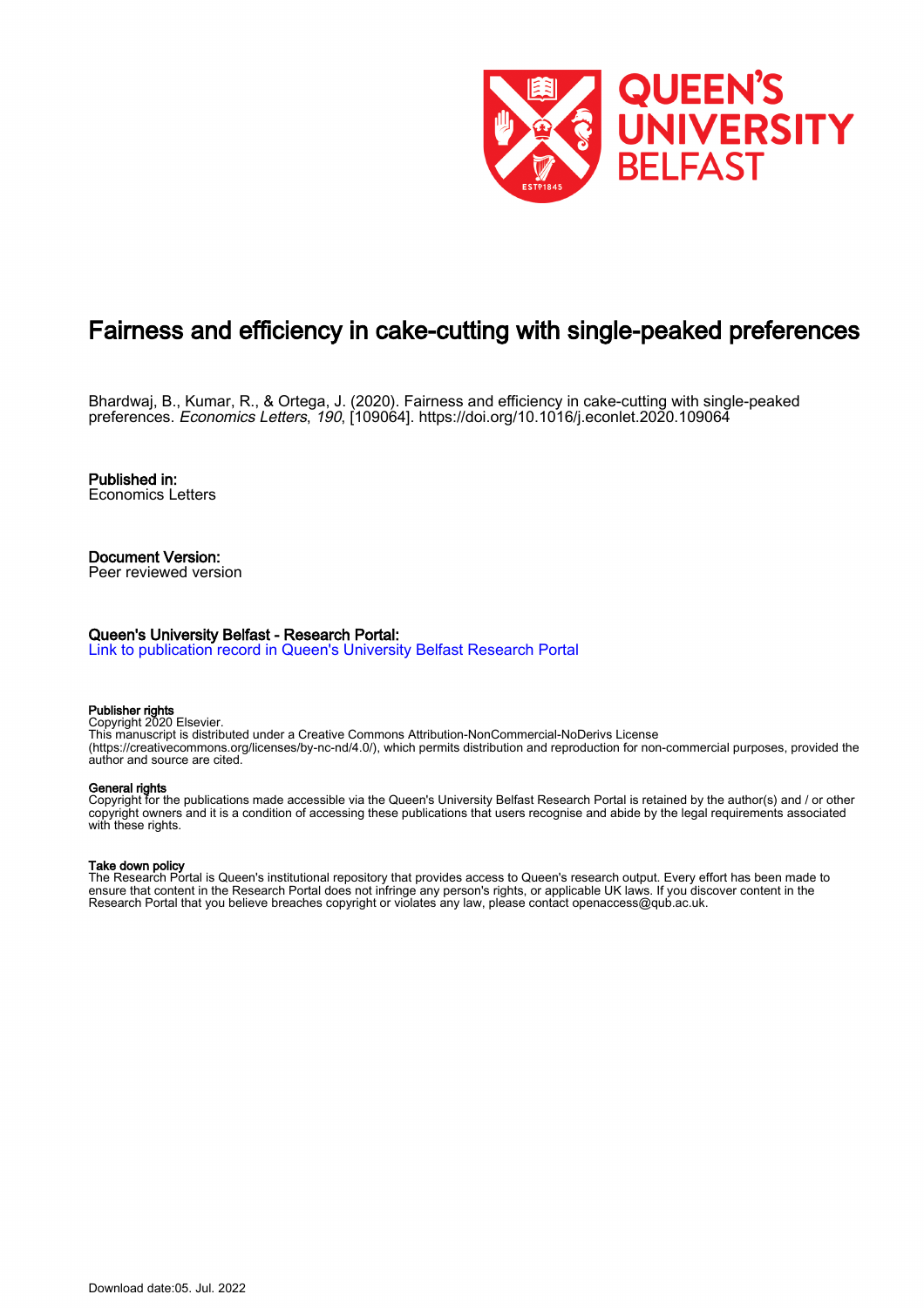# Fairness and Efficiency in Cake-Cutting with Single-Peaked Preferences

Bhavook Bhardwaj<sup>a</sup>, Rajnish Kumar<sup>b</sup>, Josué Ortega<sup>b</sup>

a Indian Statistical Institute, Delhi, India.  $b$ Queen's Management School, Queen's University Belfast, UK.

## Abstract

We study the cake-cutting problem where agents have single-peaked preferences over the cake. We show that a recently proposed mechanism by [Wang](#page-12-0) [and Wu](#page-12-0) [\(2019\)](#page-12-0) to obtain envy-free allocations can yield large welfare losses. Using a simplifying assumption, we characterize all Pareto optimal allocations, which have a simple structure: are peak-preserving and non-wasteful. Finally, we provide simple alternative mechanisms that Pareto dominate that of Wang–Wu and achieve envy-freeness or Pareto optimality.

Keywords: cake-cutting, fair division, single-peaked preferences. JEL Codes: C78.

Email addresses: bhavook17r@isid.ac.in, rajnish.kumar@qub.ac.uk, j.ortega@qub.ac.uk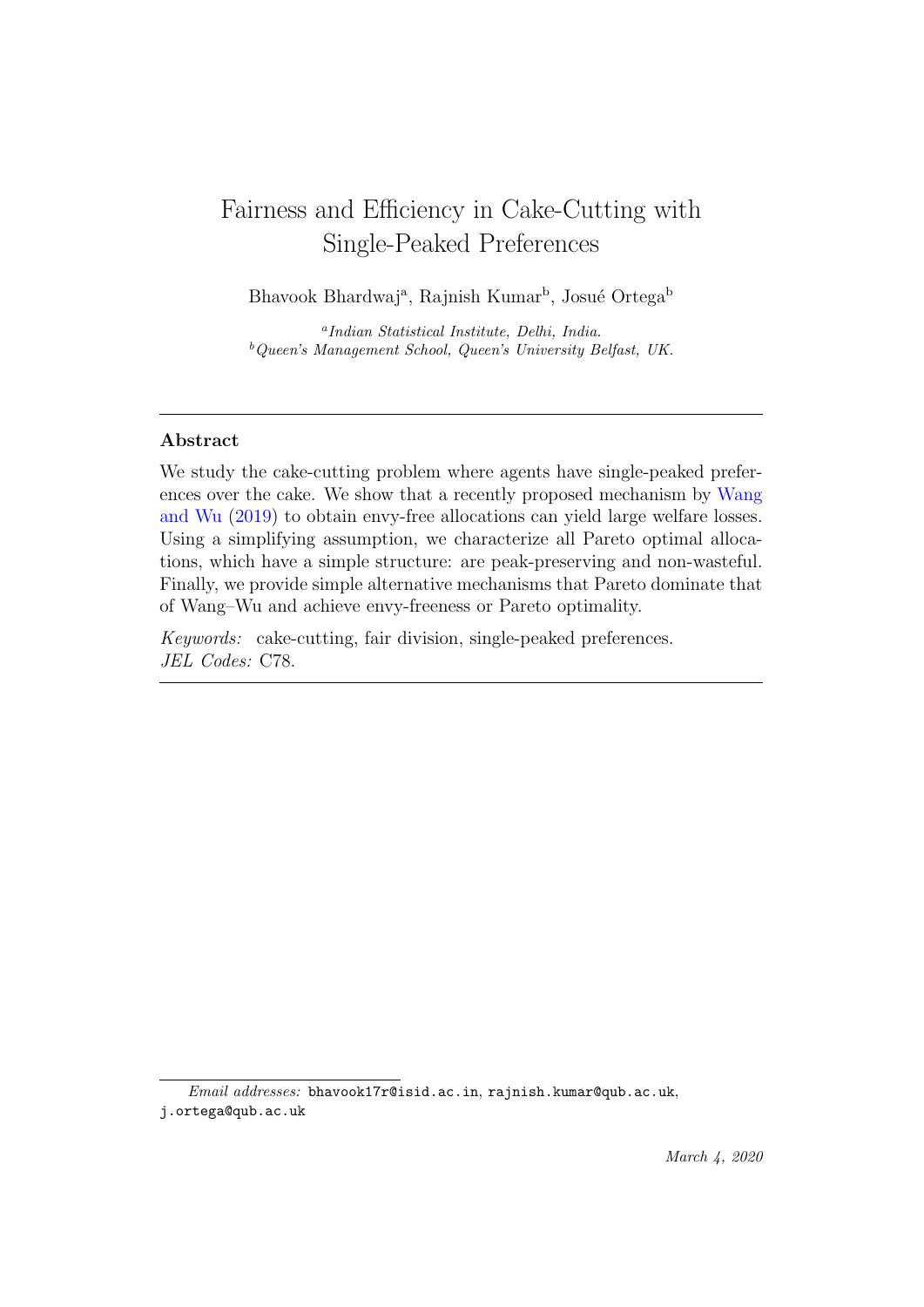### 1. Introduction

The problem of how to fairly divide a heterogeneous good among  $n$  agents is one of the oldest problems in fair division [\(Steinhaus,](#page-12-1) [1948\)](#page-12-1). Known as cake-cutting, this problem has spanned a long interdisciplinary literature in economics, computer science, mathematics and political science that includes multiple real-life applications, such as the division of land, inheritances, and computing resources.

One of the main goals of the cake-cutting literature is the construction of division methods that produce envy-free allocations. Such methods exist, but they require a large amount of information regarding agents' preferences [\(Brams and Taylor,](#page-11-0) [1995;](#page-11-0) [Aziz and Mackenzie,](#page-11-1) [2016\)](#page-11-1). However, when agents' preferences are well-behaved, an envy-free allocation can be computed with few queries about agents' preferences. In particular, when agents have single-peaked preferences, an envy-free allocation can be achieved with only 2n queries, using a clever procedure recently proposed by [Wang and](#page-12-0) [Wu](#page-12-0)  $(2019).$  $(2019).$ <sup>[1](#page-2-0)</sup> Single-peaked preferences are particularly interesting to study for two reasons. First, they can be described concisely: agents are specified as peak points, who prefer the pieces of cake that are close to their own locations. Second, single-peaked preferences can realistically describe preferences over land resources, clean water and mineral deposits; and have been thoroughly studied in other fair division problems.[2](#page-2-1)

Although the Wang–Wu procedure achieves envy-freeness with low informational requirements, it may produce allocations that are Pareto dominated. In this note, we show that the Wang–Wu procedure may waste up to, but not more than,  $\frac{n-1}{n}$  of the total achievable utility (Proposition [1\)](#page-5-0). Obtaining a Pareto optimal allocation is easy only when single-peaked preferences have a common slope; in this case they have a simple structure and are completely characterized by being peak-preserving and non-wasteful (Proposition [2\)](#page-6-0). Under those assumptions, we can construct two simple mechanisms that Pareto dominate the Wang–Wu mechanism, while attaining envy-freeness or Pareto optimality. Alternatively, the utilitarian mechanism that returns the allocation that maximizes the sum of agents' utilities is another reasonable option that is efficient and also easy to describe (Proposition [3,](#page-9-0) Table [1\)](#page-9-1).

<span id="page-2-0"></span><sup>&</sup>lt;sup>1</sup>In the more general class of piecewise linear preferences, an envy-free allocation can be computed using  $\Omega(n^6)$  queries [\(Kurokawa et al.,](#page-11-2) [2013\)](#page-11-2). A connected envy-free allocation cannot be obtained by a mechanism with finite queries [\(Stromquist,](#page-12-2) [2008\)](#page-12-2).

<span id="page-2-1"></span><sup>2</sup>E.g. [Moulin](#page-11-3) [\(1984\)](#page-11-3); [Sprumont](#page-12-3) [\(1991\)](#page-12-3); [Ehlers et al.](#page-11-4) [\(2002\)](#page-11-4); [Kasajima](#page-11-5) [\(2013\)](#page-11-5); [Long](#page-11-6) [\(2019\)](#page-11-6), among others. Single-peaked preferences have also been (implicitly) used in cakecutting [\(Weller,](#page-12-4) [1985,](#page-12-4) p. 17).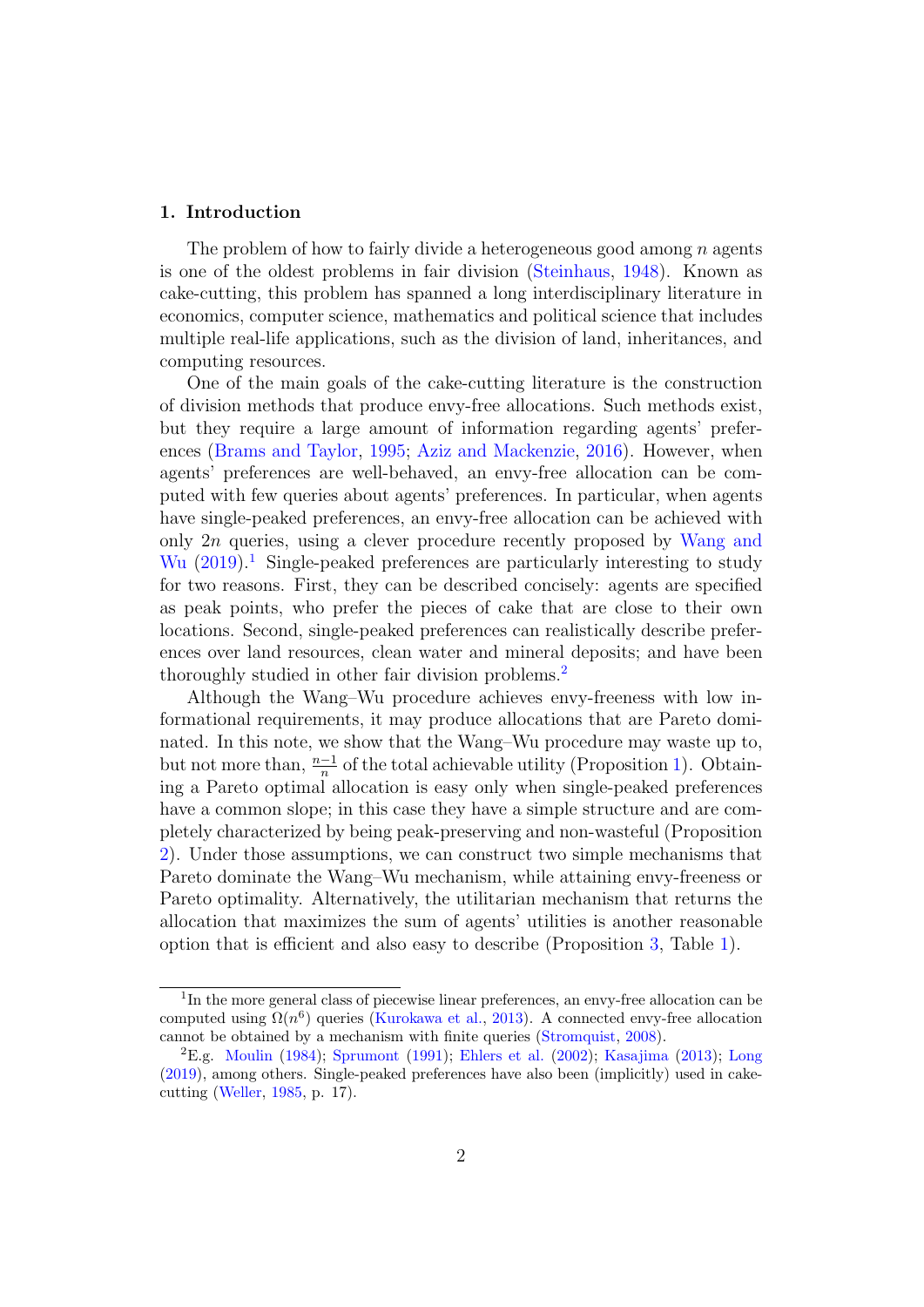### 2. Model

We consider the standard cake-cutting problem (Nicolò and Yu, [2008;](#page-11-7) [Procaccia,](#page-12-5) [2016\)](#page-12-5). The cake is the  $[0, 1]$  interval and the set of agents is  $N = \{1, ..., n\}$ . A piece of cake P is a finite set of disjoint subintervals of [0, 1]. Each agent  $i \in N$  has a integrable, non-negative value density function  $v_i$ . For each piece of cake P, an agent's value or utility on P is denoted by  $V_i(P)$ and defined by the integral of its density function, i.e.,  $V_i(P) \coloneqq \int_P v_i(x) dx$ . Thus,  $V_i: 2^{[0,1]} \to \mathbb{R}^+$  is called the valuation or utility function of agent *i*. The definition of the valuation function implies that it is additive and nonatomic. We simplify notation by writing  $V_i(x, y)$  instead of  $V_i([x, y])$  for each interval  $[x, y]$ . We normalize agents' valuations so that  $V_i(0, 1) = 1$  for each  $i \in N$ . A cake-cutting problem is a triple  $([0, 1], N, (v_i)_{i \in N})$ .

We assume that agents' preferences over the cake are single-peaked. Agent i has a *single-peaked valuation* when her value density function  $v_i$  satisfies that there is a number  $p_i \in [0,1]$  such that  $v_i(p_i) = \max_{x \in [0,1]} v_i(x)$  and  $v_i(x) = \max\{0, v_i(p_i) - k_i |x - p_i|\}$  for all  $x \in [0, 1]$  and some coefficient  $k_i > 0$ . We call  $p_i$  and  $v_i(p_i)$  the peak location and peak density of agent i, respectively. Notice that the coefficient  $k_i$  as well as the density function is uniquely determined by the peak location and peak density as the normalized assumption says  $\int_0^1 v_i(x)dx = 1$ . We use the notation  $U_i$  to denote the maximum subinterval such that agent  $i$  has positive value on every point, i.e.  $v_i(x) > 0$  for all  $x \in U_i$  and  $v_i(x) = 0$  for all  $x \in [0,1] \setminus U_i$ . The points  $l_i$ and  $r_i$  denote the left and right endpoints of  $U_i$ . We assume without loss of generality that  $\bigcup_{i \in N} U_i = [0, 1]$ .<sup>[3](#page-3-0)</sup>

An allocation  $X = (X_1, ..., X_n)$  is a partition of the cake among the n agents, i.e. each agent i receives the piece of cake  $X_i$ , the pieces are disjoint, and  $\bigcup_{i\in N} X_i = [0,1]$ . An allocation X is proportional if  $V_i(X_i) \geq 1/n$  for all  $i \in N$ , and envy-free (EF) if  $V_i(X_i) \geq V_i(X_i)$  for all  $i, j \in N$ . Envyfreeness implies proportionality, and they are equivalent for  $n = 2$ . None of these fairness properties, however, imply efficiency in the sense of Pareto optimality. An allocation X is *Pareto optimal* (PO) if there is no other allocation X' that Pareto dominates it, i.e. such that, for all  $i \in N$ ,  $V_i(X'_i) \geq$  $V_i(X_i)$ ; and for some i,  $V_i(X_i') > V_i(X_i)$ .

A mechanism M is a function mapping a series of queries to agents about their valuations into an allocation. In the standard [Robertson and Webb](#page-12-6) [\(1998\)](#page-12-6) framework, in which we focus, only two types of queries are allowed: either an agent is asked to cut the cake at an specific point so that the left

<span id="page-3-0"></span><sup>&</sup>lt;sup>3</sup>Pieces of cake that are not desired by anybody can be dropped or assigned arbitrarily, and play no role with regards to fairness and efficiency considerations.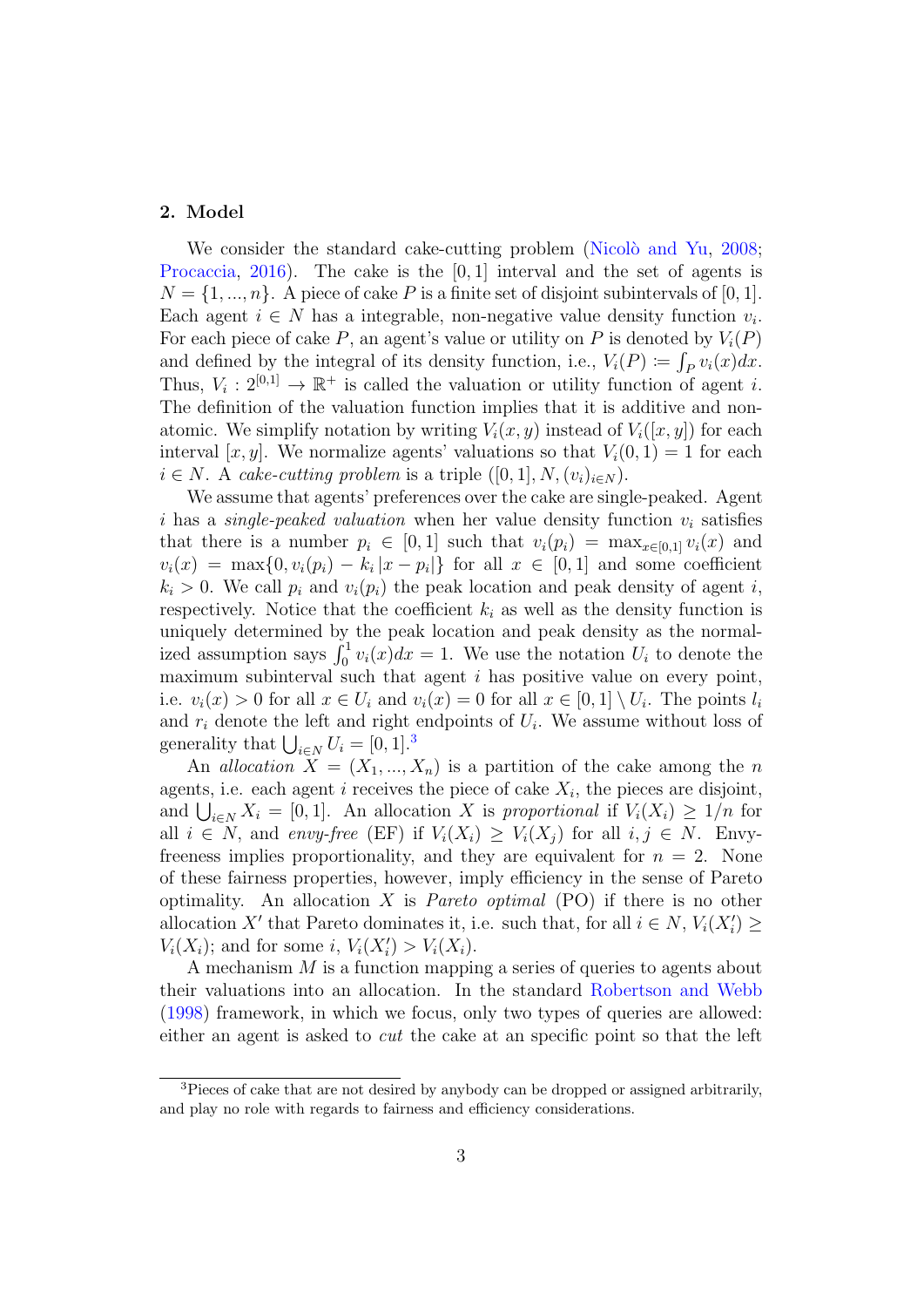piece has a specific valuation, or an agent is asked to evaluate a piece of cake, i.e. reveal her valuation for such a piece. Mechanism  $M$  is said to be envyfree (resp. proportional, Pareto optimal) if it always produces an envy-free (resp. proportional, Pareto optimal) allocation.

#### 3. Results

[Wang and Wu](#page-12-0) [\(2019\)](#page-12-0) provide an ingenious mechanism to obtain envyfree allocations with only  $2n$  queries. Their mechanism asks two cut queries to each agent (in the standard Robertson–Webb model) to find the  $l_i, p_i, r_i$ points (see their Algorithm 1). Then, all those points are ordered in increasing sequence, together with the 0 and 1 endpoints. Between any two of these points, the cake is divided into  $2n$  equidistant pieces, and agent 1 receives pieces 1 and 2n, agent 2 receives pieces 2 and  $2n - 1$ , and so on until agent n, who receives pieces n and  $n + 1$  $n + 1$  (see Figure 1 for an example). Because valuations are single-peaked, their procedure computes an envy-free allocation with only 2n queries (i.e. substantially less queries than those required in more general preference domains, see [Kurokawa et al.](#page-11-2) [\(2013\)](#page-11-2)).

However, a problem with the Wang–Wu mechanism is that it may produce an allocation that is not Pareto optimal, as they point out. In fact, the Wang– Wu procedure only produces a Pareto optimal allocation in a very special case: when  $p_i = p_j$  and  $k_i = k_j$  for all  $i, j \in N$ .

Moreover, the welfare losses than can occur in the Wang–Wu mechanism can be substantially large, as the example in Figure [1](#page-5-1) shows. In our example, the Wang–Wu procedure gives to each agent only  $1/n$  of the utility that they obtain in the unique PO allocation. The example can be extended to any number of agents to show the severity of the welfare losses in the Wang–Wu procedure vis-a-vis Pareto optimal allocations. To formalise this observation, let  $\mathcal{X}^{PO}$  be the set of all PO allocations and  $X^{WW}$  be the allocation suggested by the Wang–Wu procedure. Let  $T^{PO} := \min_{X \in \mathcal{X}^{PO}}$  $\sum_{i\in N} V(X_i)$ n and  $T^{WW} \coloneqq$  $\sum_{i\in N} V(X_i^{WW})$  $\frac{m}{n}$ <sup>( $\frac{X_i^{(K_i, H_i)}}{n}$ ,<sup>[4](#page-4-0)</sup>). The welfare losses in the Wang–Wu mechanism are defined</sup> as  $W\ddot{L} := T^{PO} - T^{WW}$ . Our first Proposition provides a tight upper bound for  $WL$ .

<span id="page-4-0"></span><sup>&</sup>lt;sup>4</sup>The choice of the Pareto optimal allocation with the minimum sum of utilities is arbitrary. Because in the proof we construct a cake-cutting problem with a unique Pareto optimal allocation, our result can be rephrased using  $T^{PO} := \max_{X \in \mathcal{X}^{PO}}$  $\sum_{i\in N} V(X_i)$  $\frac{n}{n}$ . Our definition of welfare losses is related to the *price of fairness* [\(Bertsimas et al.,](#page-11-8) [2011\)](#page-11-8).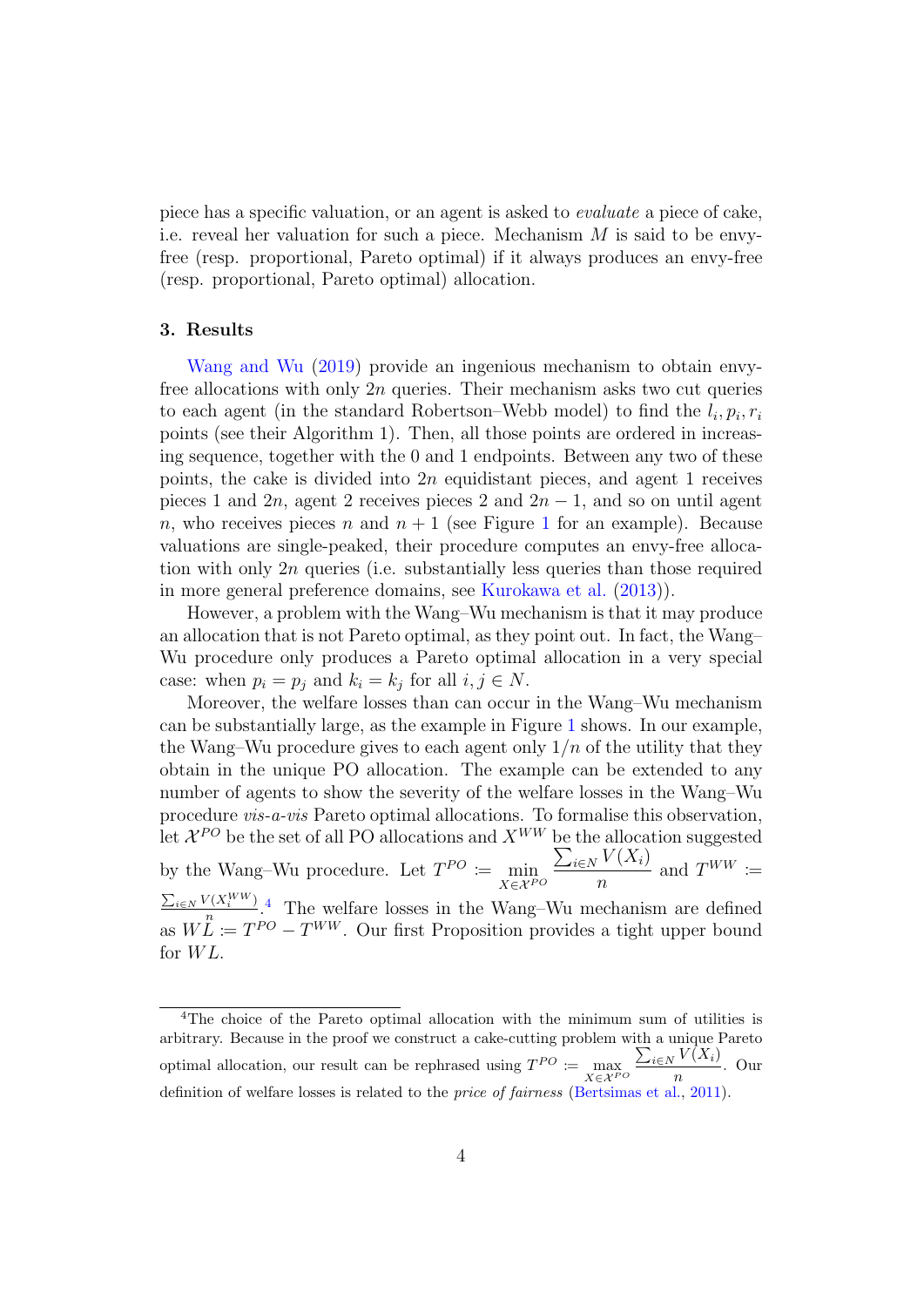<span id="page-5-1"></span>

Figure 1: Agents 1, 2, and 3 receive the grey, white, and black pieces respectively. In the unique PO allocation (which is also EF), the sum of individual valuations is 3, whereas in the Wang–Wu allocation, the sum is only 1.

<span id="page-5-0"></span>**Proposition 1.** For any n, the welfare losses in the Wang–Wu mechanism WL can be up to, but no more than,  $\frac{n-1}{n}$ .

*Proof.* To show that the upper bound of  $\frac{n-1}{n}$  is achievable, construct a cakecutting problem such that  $\bigcap_{i\in N} U_i = \emptyset$ . Then, there is a unique Pareto optimal allocation  $X^{PO}$  such that  $V_i(X_i^{PO}) = 1$  for all  $i \in N$ . In contrast, in the Wang–Wu procedure  $[l_i, p_i]$  is divided into  $2n$  equidistant pieces, of which agent i receives 2 that she jointly values at  $1/2n$ ; similarly she receives 2 of the 2*n* equidistant pieces in which the interval  $[p_i, r_i]$  is divided, which she also jointly values at  $1/2n$ . Thus,  $V_i(X_i^{WW}) = 1/n$  for all  $i \in N$ , and thus  $T^{PO} - T^{WW} = \frac{n-1}{n}$  $\frac{-1}{n}$ .

To show that this upper bound is tight, note that the Wang–Wu procedure is envy-free, and thus proportional, so that  $V_i(X_i^{WW}) \geq 1/n$ , and thus, for any cake-cutting problem,  $T^{PO} - T^{WW} \leq \frac{n-1}{n}$  $\frac{-1}{n}$ .

The trade-off between efficiency and envy-freeness is not specific to the Wang–Wu procedure, and is present in several fair division problems (e.g. [Maniquet and Sprumont,](#page-11-9) [2000\)](#page-11-9), including cake-cutting.<sup>[5](#page-5-2)</sup> To understand this trade-off better, we provide a characterization of all Pareto-optimal mecha-

<span id="page-5-2"></span><sup>5</sup>Large welfare losses also arise in matching problems [\(Ortega,](#page-11-10) [2018,](#page-11-10) [2019\)](#page-12-7).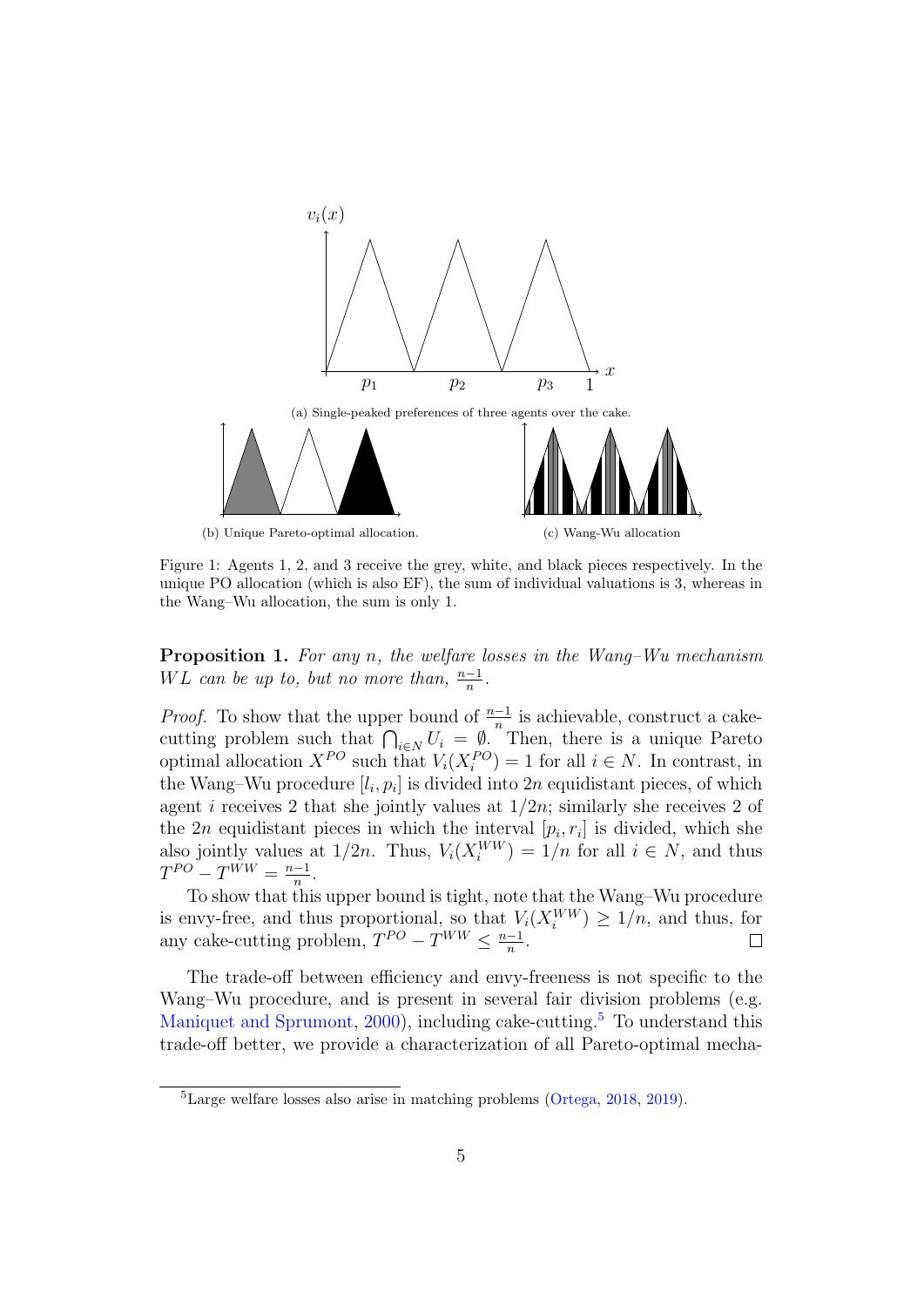nisms. This is substantially easier to do when all valuation density functions  $v_i$  have the same slope, i.e.  $k_i = k$  for all  $i \in N$ , an assumption that we impose from now.[6](#page-6-1) We focus on the generic case in which all peaks are different, i.e.  $p_i \neq p_j$  for all  $i, j \in N$ .<sup>[7](#page-6-2)</sup>

An allocation X is *non-wasteful* if  $X_i \subseteq U_i$  for all i. A connected allocation is completely described by  $n-1$  cutting points  $c_1 \leq \ldots \leq c_{n-1}$  such that  $X_1 = [0, c_1], X_2 = (c_1, c_2],$  and so on. A connected allocation is peak*preserving* if the interval  $[0, c_1]$  is allocated to the agent with the smallest peak point,  $(c_1, c_2]$  is allocated to the agent with the second smallest peak point, and so on, until the piece  $(c_{n-1}, 1]$  is allocated to the agent with the largest peak point. In our second Proposition, we show that non-wastefulness and peak-preservingness completely characterize Pareto optimal allocations, which implies that all Pareto optimal allocations are connected.

<span id="page-6-0"></span>**Proposition 2.** When  $k_i = k$  for all  $i \in N$ , an allocation is Pareto optimal if and only if it is a non-wasteful and peak-preserving allocation.

*Proof.* First, we show (by contradiction) that if X is Pareto optimal, then it must be non-wasteful and peak preserving. If X was wasteful, some agent i would receive a part of the cake that she does not value, but which by assumption is valued by someone else. A clear Pareto improvement exists, and thus X is not Pareto optimal, a contradiction.

If X was not peak-preserving, it means it is either not connected or it is connected but it does not respect peaks. In both cases, there must exist two agents *i*, *j* such that  $p_i < p_j$ ,  $[a, b] \subseteq X_j$  and  $(b, c] \subseteq X_i$ , where  $a < b < b' < c$ (see subfigure  $2.a$  $2.a$ ).<sup>[8](#page-6-3)</sup> We show geometrically in Figure  $2$  that a reassignment of the interval  $[a, c]$  such that i receives  $[a, b')$  and j receives  $[b', c]$  leads to a Pareto improvement, where b' is chosen so that  $V_j(b', c) = V_j(a, b)$ .

Second, we prove that if  $X$  is non-wasteful and peak-preserving, then it must be Pareto optimal. By contradiction, suppose  $X$  is Pareto dominated

<span id="page-6-1"></span><sup>&</sup>lt;sup>6</sup>One may consider the following broader preference domain: if  $l_i \leq l_j$ , then  $r_i \leq r_j$  for all  $i, j \in N$ . Our results do not extend to this more general preference domain.

<span id="page-6-2"></span> $7$ Our results extend to the case when some agents have the same peaks mutatis mutandis. In such a case, an allocation may be disconnected only between agents who have the same peaks.

<span id="page-6-3"></span><sup>&</sup>lt;sup>8</sup>That agents i, j as above must exist is trivial when X does not respect peaks. If X is not connected, there is an agent  $\alpha$  who obtains at least two disconnected pieces of cake  $[\alpha^0, \alpha']$  and  $(\alpha'', \alpha''']$ , and agents  $\beta$  and  $\gamma$  with allocations  $(\alpha', \beta']$  and  $(\gamma', \alpha'']$ , such that  $\alpha' < \beta' \leq \gamma' < \alpha''$ . If  $p_{\alpha} > p_{\beta}$ , then  $i = \beta$  and  $j = \alpha$ . Otherwise, if  $p_{\alpha} < p_{\beta}$  and  $p_{\alpha} < p_{\gamma}$ , then  $i = \alpha$  and  $j = \gamma$ . And if  $p_{\alpha} < p_{\beta}$  and  $p_{\alpha} > p_{\gamma}$ , then  $i = \gamma$  and  $j = \beta$ .

<span id="page-6-4"></span><sup>9</sup>A similar argument is used to show that, when two agents divide several objects, at most one object is divided in all Pareto optimal allocations [\(Moulin,](#page-11-11) [2004,](#page-11-11) p. 255). See also Corollary 2.4 in [Sandomirskiy and Segal-Halevi](#page-12-8) [\(2019\)](#page-12-8).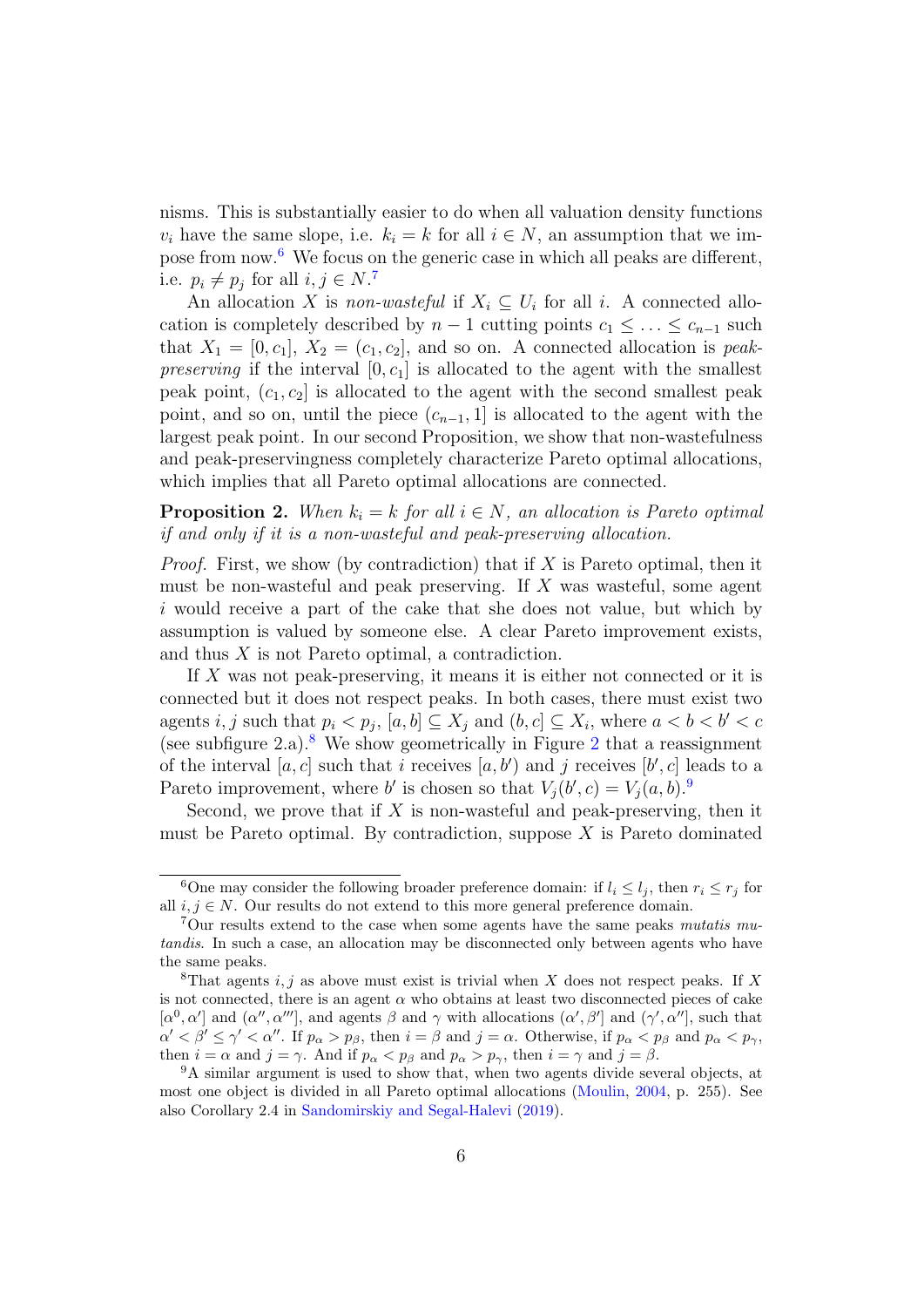<span id="page-7-0"></span>

(a) A non peak-preserving allocation. (b) A Pareto improvement.

Figure 2: In subfigure 2.a, we have a non peak-preserving allocation in which agent  $j$  gets  $[a, b]$  and agent i gets  $(b, c]$  (the sum of utilities is the shaded area). In subfigure 2.b, we show how such allocation is Pareto dominated by a peak-preserving allocation. We reassign the interval [a, c] so that j gets an interval  $(b', c]$  such that  $V_j(b', c) = V_j(a, b)$ . The difference  $V_i(a, b') + V_j(b', c) - V_j(a, b) - V_i(b, c)$  is equal to the area of polygon 1-2-6-5 (coordinates  $(a, v_j(a)) - (a, v_i(a)) - (b', v_i(b')) - (b', v_j(b'))$  minus the area of the polygon  $3-4-8-7$  (coordinates  $(b, v_j(b))-(b, v_i(b))-(c, v_i(c))-(c, v_j(c))$ ). The former is strictly larger than the latter because  $b' > b$ , due to the fact that  $c \leq p_j$ . Since by construction  $V_j(b',c) = V_j(a,b)$ , we must have that  $V_i(a,b') > V_i(b,c)$ , showing that the allocation in subfigure 2.a is Pareto dominated. The argument is completely symmetrical when the allocation endpoints a, b, c are located elsewhere.

by an alternative allocation X' so that for some agent i,  $V_i(X'_i) > V_i(X_i)$  and  $V_j(X'_j) \geq V_j(X_j)$  for all  $j \in N$ . X' can be assumed to be Pareto optimal, otherwise there exists another allocation  $X''$  that Pareto dominates both  $X'$ and X (we can reach the Pareto optimal allocation by trading among agents). So let  $X'$  be Pareto optimal, which by our previous argument must be nonwasteful and peak preserving. Both  $X$  and  $X'$  can be completely described by a sequence of  $n-1$  cut points, called  $c = (c_1, \ldots, c_{n-1})$  and  $c' = (c'_1, \ldots, c'_{n-1}),$ with endpoint  $c_n = c'_n = 1$ . Let s be the smallest index for which  $c'_s < c_s$ , if such exists. Then, because X is non-wasteful,  $V_s(X_s) > V_s(X'_s)$ , and thus X' does not Pareto dominate X. If no such index exist,  $V_n(X_n) > V_n(X'_n)$ , and thus  $X'$  does not Pareto dominate X. We conclude that X must be Pareto optimal.  $\Box$ 

The assumption of common slopes is critical to obtain such a simple characterization of Pareto optimality: when each agent's valuation density has a different slope, Pareto optimal allocations may be disconnected, as Figure [3](#page-8-0) shows.

#### 4. Three different mechanisms that improve on Wang–Wu

We turn to the design of a mechanism that returns an allocation that is both Pareto optimal and envy-free. Although such an allocation exists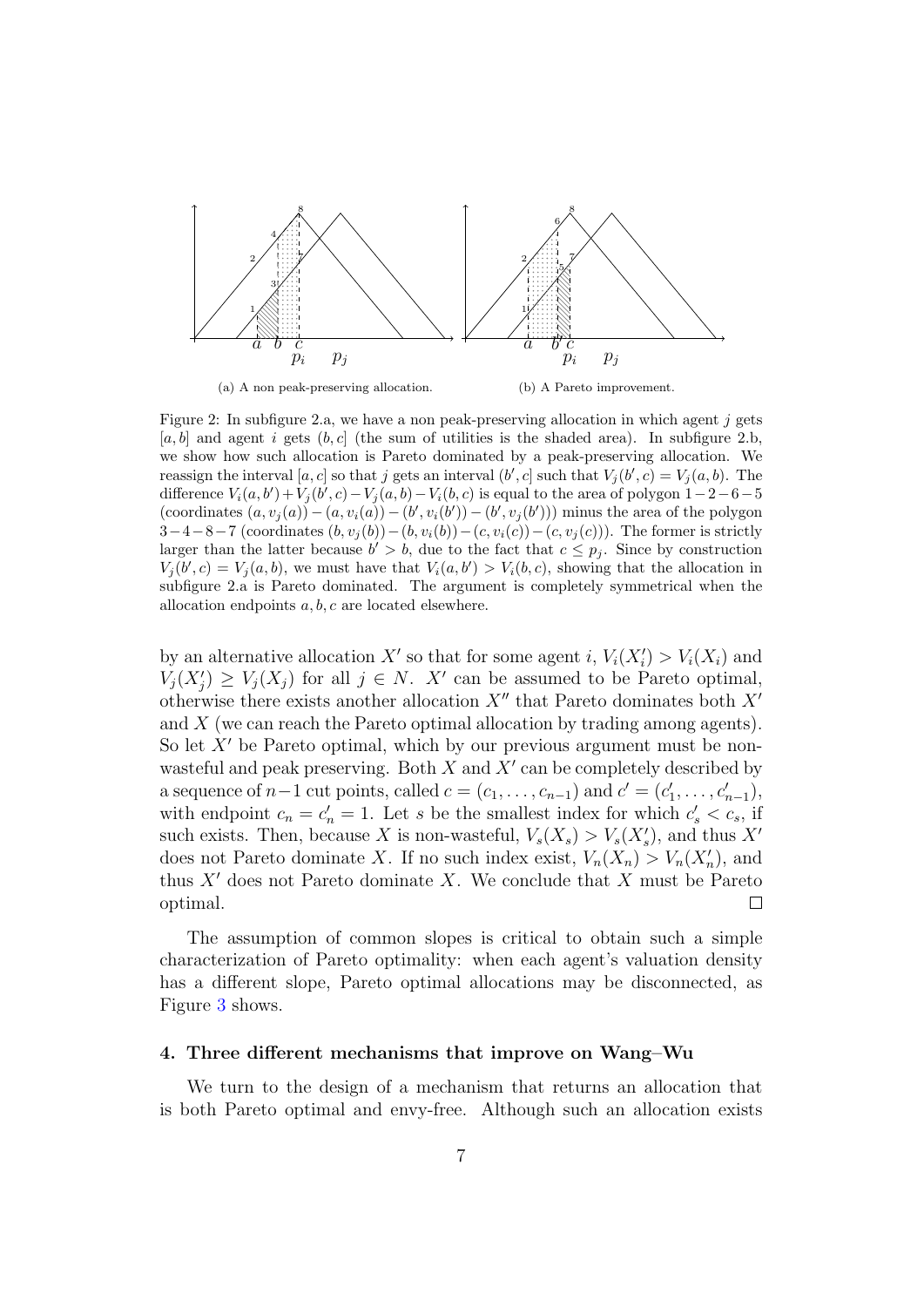<span id="page-8-0"></span>

Figure 3: An cake-cutting problem with single-peaked valuations and different slopes. The allocation in which agent i obtains the grey parts, and agent j obtains the black parts is Pareto optimal, but not connected.

[\(Weller,](#page-12-4) [1985\)](#page-12-4), constructing an algorithm that returns it (in the Robertson– Webb model) remains an open question when preferences are single-peaked (and is impossible in more general preference domains [\(Kurokawa et al.,](#page-11-2) [2013\)](#page-11-2)). Nevertheless, we provide three deterministic mechanisms that achieve both properties individually knowing only agents' peaks and endpoints, and that, at the same time, improve on the original Wang–Wu procedure by either Pareto dominating it or generating a higher total utility. We note that the three mechanisms we describe below are in the Robertson–Webb model, since the peak and endpoints of valuations' densities can be recovered using Algorithm 1 in [Wang and Wu](#page-12-0) [\(2019\)](#page-12-0). Figure [4](#page-10-0) exemplifies how our three different solutions differ and improve on the Wang–Wu mechanism.

1. Utilitarian Mechanism (UM). Our first mechanism computes the allocation that maximizes the sum of agents' utilities, i.e. the area under the upper envelope of the valuation density functions. Computing such allocation is easy: it is the peak-preserving allocation described by  $n-1$  cut points  $c_1^u, \ldots, c_{n-1}^u$ , each located at the intersection of the valuation density functions, i.e.  $c_i^u$  is such that  $v_i(c_i^u) = v_{i+1}(c_{i+1}^u)$ . The utilitarian mechanism is Pareto optimal (and arguably the best one among all Pareto optimal ones, since it maximizes the sum of utilities), but it may create envy.<sup>[10](#page-8-1)</sup>

<span id="page-8-1"></span><sup>10</sup>The utilitarian mechanism maximizes the sum of utilities, but maximizing other aggregate utility functions may also be of interest, such as the Nash product [\(Segal-Halevi](#page-12-9) [and Sziklai,](#page-12-9) [2019\)](#page-12-9). See [Juarez and Kumar](#page-11-12) [\(2013\)](#page-11-12) for further applications of the utilitarian mechanism.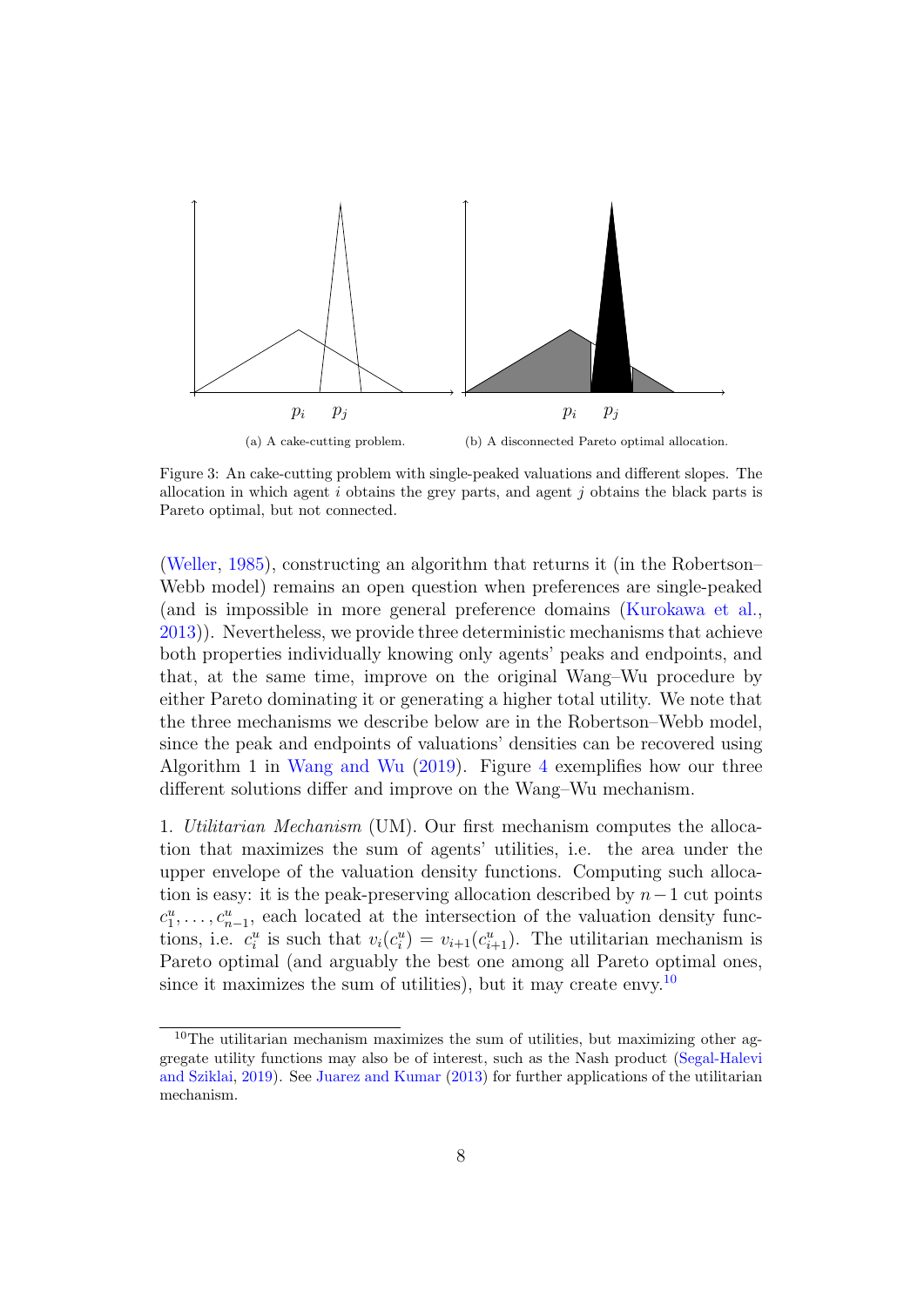2. Leftmost leaves (LL). Our second mechanism is leftmost leaves and is also simple. Index agents according to their peaks, so that agents 1 is the one with the smallest peak, and let  $c_1^{\ell l}$  be the point for which  $V_1[0, c_1^{\ell l}] = 1/n$ and  $c_1^{\prime \prime \prime} = max\{c_1^{\prime \prime}, l_2\}$ . Agent 1 is assigned the interval  $[0, c_1^{\prime \prime \prime}]$ . Then, let  $c_2^{\prime \prime \prime}$ be the point such that  $V_2[c_1^{ll}, c_2^{ll}] = \frac{V_2[c_1^{ll}, 1]}{n-1}$  $\frac{a_1[c_1^{a_1},1]}{n-1}$  and  $c_2^{ll} = max\{c_2^{ll}, l_3\}$ . Agent 2 is assigned the interval  $(c_1^{\prime ll}, c_2^{\prime ll}]$  and so on, until the last agent who receives the interval  $(c_{n-1}^{ll}, 1]$ . Leftmost leaves generates a Pareto optimal allocation, guaranteeing all agents at least a utility of  $1/n$  [\(Kyropoulou et al.,](#page-11-13) [2019;](#page-11-13) [Ortega and Segal-Halevi,](#page-12-10) [2019\)](#page-12-10), in contrast with the Wang–Wu mechanism which guarantees exactly a  $1/n$  utility to all agents; thus leftmost leaves Pareto dominates the Wang–Wu mechanism. However, leftmost leaves can generate envy.

3. Modified Wang–Wu (MWW). The third mechanism is a modification of the original Wang–Wu mechanism. As in the original version, the three points  $l_i, p_i, r_i$  for all agents are ordered in increasing sequence, together with the 0 and 1 endpoints. The cake is cut at each of these points, generating up to  $3n+1$  cake pieces. The difference with the original Wang–Wu procedure is that each of these pieces is divided only among the agents who have a positive value for it. Formally, for each cake piece  $P_i$  let  $n_i := \{i \in N : U_i \cap P_i \neq \emptyset\}$  $\emptyset$ . Then, each piece  $P_i$  is divided into  $2n_i$  equidistant pieces, which are shared into the interested  $n_i$  agents as in the Wang–Wu procedure: the first interested agent gets pieces 1 and  $2n_i$ , the second one gets pieces 2 and  $2n-1$ and so on. This procedure is envy-free (like the original Wang–Wu procedure, which it Pareto dominates), although is not Pareto optimal since it generates a disconnected allocation.

<span id="page-9-1"></span>We summarize our findings in our third Proposition and in Table [1.](#page-9-1)

|             |                |     |     | Efficient Envy-free Max Utility Dominates WW |
|-------------|----------------|-----|-----|----------------------------------------------|
| Wang-Wu     | N <sub>0</sub> | Yes | No. |                                              |
| Utilitarian | Yes            | No  | Yes | No                                           |
| IJ          | Yes            | No  | No  | Yes                                          |
| <b>MWW</b>  | Nο             | Yes | Nο  | Yes                                          |

Table 1: Summary of the properties of each mechanism.

<span id="page-9-0"></span>Proposition 3. The utilitarian mechanism is Pareto optimal and maximizes the sum of agents' utilities. Leftmost leaves is Pareto optimal and Pareto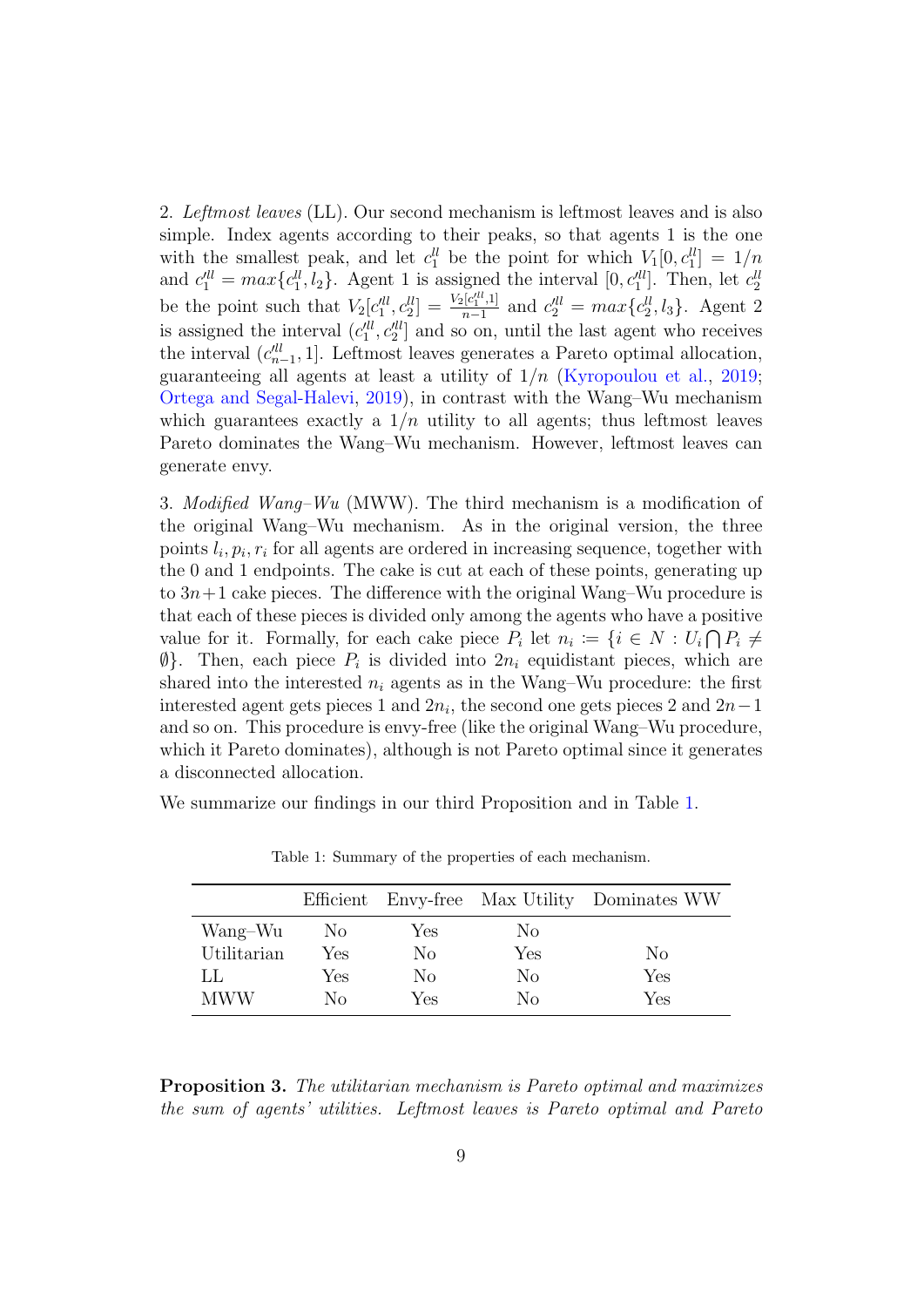<span id="page-10-0"></span>

Figure 4: An example showing the differences between the four different mechanisms. Agents 1, 2, and 3 receive the grey, white, and black pieces respectively. Agents' utilities appear in parentheses.

## dominates the original Wang–Wu mechanism. MWW is envy-free and also Pareto dominates the original Wang–Wu mechanism.

Proof. Proposition 2 implies that the utilitarian and leftmost leaves mechanisms are Pareto optimal. MWW is envy-free because, for any of the (up to)  $3n + 1$  subintervals generated, any agent values the share received by of any other agent (among those who also receive a share) as much as her own (as in Theorem 2 in [Wang and Wu](#page-12-0) [\(2019\)](#page-12-0)). Leftmost leaves Pareto dominates Wang–Wu follows because leftmost leaves is proportional, and only assigns a utility of  $1/n$  to every agent when all agents' have the same preferences [\(Kyropoulou et al.,](#page-11-13) [2019\)](#page-11-13), whereas Wang–Wu always gives a utility of  $1/n$  to all agents. That MWW Pareto dominates Wang–Wu follows from the fact that, although both WW and MWW divide the cake into the same number of pieces  $(3n + 1)$ , MWW only assigns to agents cake shares of the pieces they desire.  $\Box$ 

#### 5. Conclusion

Dividing a cake fairly and efficiently is a difficult problem, even when agents have simple preferences. Nevertheless, we have proposed fair division mechanisms that are either Pareto optimal or envy-free, and which Pareto dominate the allocation generated by the envy-free procedure of Wang–Wu. Using any of these mechanisms instead is justified due to the large utility losses that the Wang–Wu mechanism can generate.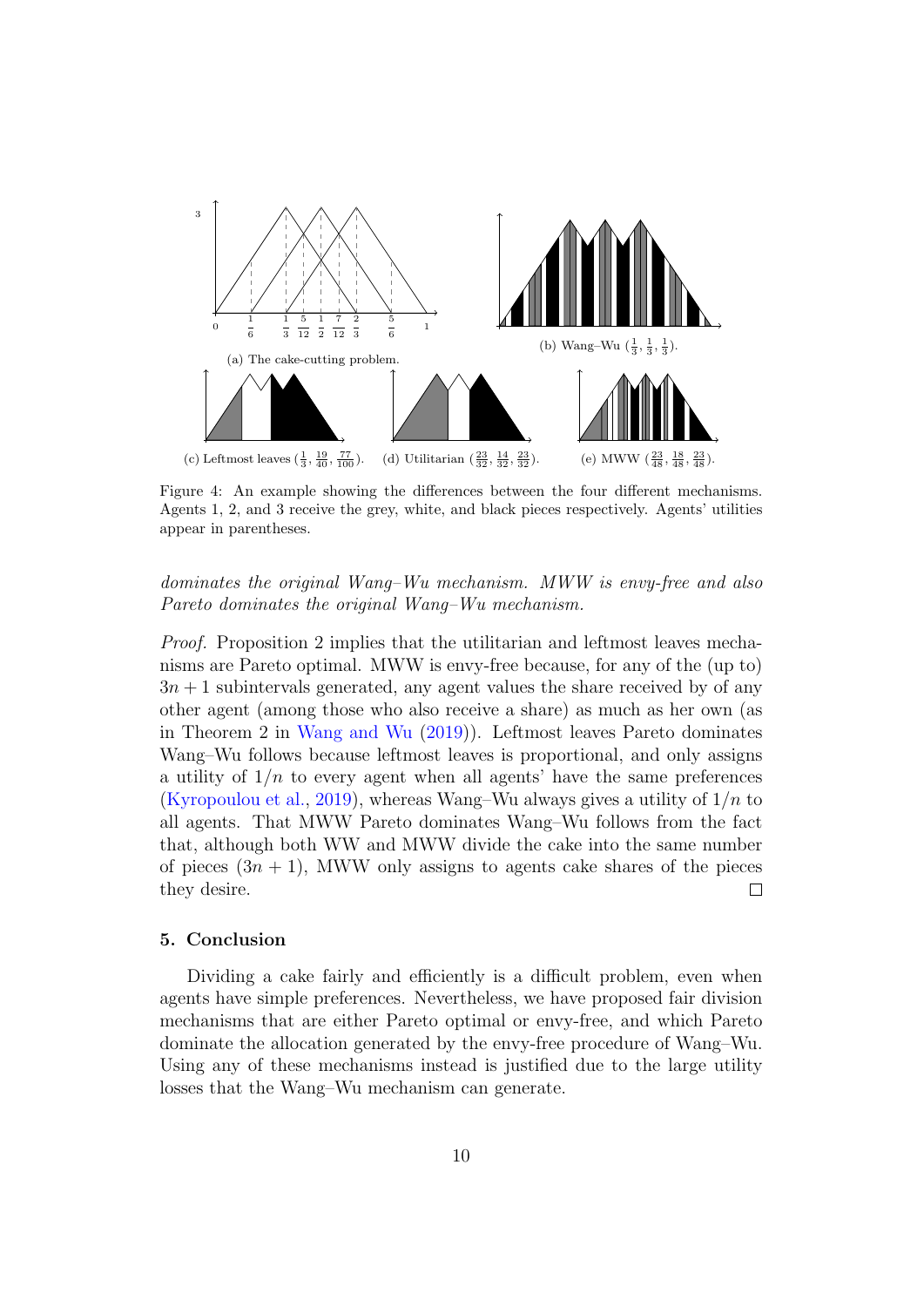### Acknowledgements

We are grateful to Chenhao Wang, Erel Segal-Halevi and an anonymous referee for their helpful comments. Sarah Fox proofread this paper. This work was completed while Bhavook Bhardwaj was a visiting student at Queen's University Belfast; their hospitality is gratefully acknowledged. Rajnish Kumar acknowledges financial support provided by British Council Grant UGC-UKIERI 2016-17-059.

### References

- <span id="page-11-1"></span>Aziz, H. and S. Mackenzie (2016): "A discrete and bounded envy-free cake cutting protocol for any number of agents," in IEEE 57th Annual Symposium on Foundations of Computer Science, 416–427.
- <span id="page-11-8"></span>BERTSIMAS, D., V. F. FARIAS, AND N. TRICHAKIS (2011): "The price of fairness," Operations Research, 59, 17–31.
- <span id="page-11-0"></span>BRAMS, S. J. AND A. D. TAYLOR (1995): "An envy-free cake division protocol," The American Mathematical Monthly, 102, 9–18.
- <span id="page-11-4"></span>Ehlers, L., H. Peters, and T. Storcken (2002): "Strategy-proof probabilistic decision schemes for one-dimensional single-peaked preferences," Journal of Economic Theory, 105, 408–434.
- <span id="page-11-12"></span>JUAREZ, R. AND R. KUMAR (2013): "Implementing efficient graphs in connection networks," Economic Theory, 54, 359–403.
- <span id="page-11-5"></span>Kasajima, Y. (2013): "Probabilistic assignment of indivisible goods with single-peaked preferences," Social Choice and Welfare, 41, 203–215.
- <span id="page-11-2"></span>Kurokawa, D., J. K. Lai, and A. D. Procaccia (2013): "How to cut a cake before the party ends," in Proceedings of the 27th AAAI Conference on Artificial Intelligence.
- <span id="page-11-13"></span>Kyropoulou, M., J. Ortega, and E. Segal-Halevi (2019): "Fair cake-cutting in practice," in Proceedings of the 2019 ACM Conference on Economics and Computation, ACM, 547–548.
- <span id="page-11-6"></span>Long, Y. (2019): "Strategy-proof group selection under single-peaked preferences over group size," Economic Theory, 68, 579–608.
- <span id="page-11-9"></span>MANIQUET, F. AND Y. SPRUMONT (2000): "On resource monotonicity in the fair division problem," Economics Letters, 68, 299–302.
- <span id="page-11-3"></span>Moulin, H. (1984): "Generalized Condorcet-winners for single peaked and single-plateau preferences," Social Choice and Welfare, 1, 127–147.
	- $-$  (2004): Fair division and collective welfare, MIT press.
- <span id="page-11-11"></span><span id="page-11-7"></span>NICOLÒ, A. AND Y. YU (2008): "Strategic divide and choose," Games and Economic Behavior, 64, 268 – 289.
- <span id="page-11-10"></span>ORTEGA, J. (2018): "Social integration in two-sided matching markets," Journal of Mathematical Economics, 78, 119–126.